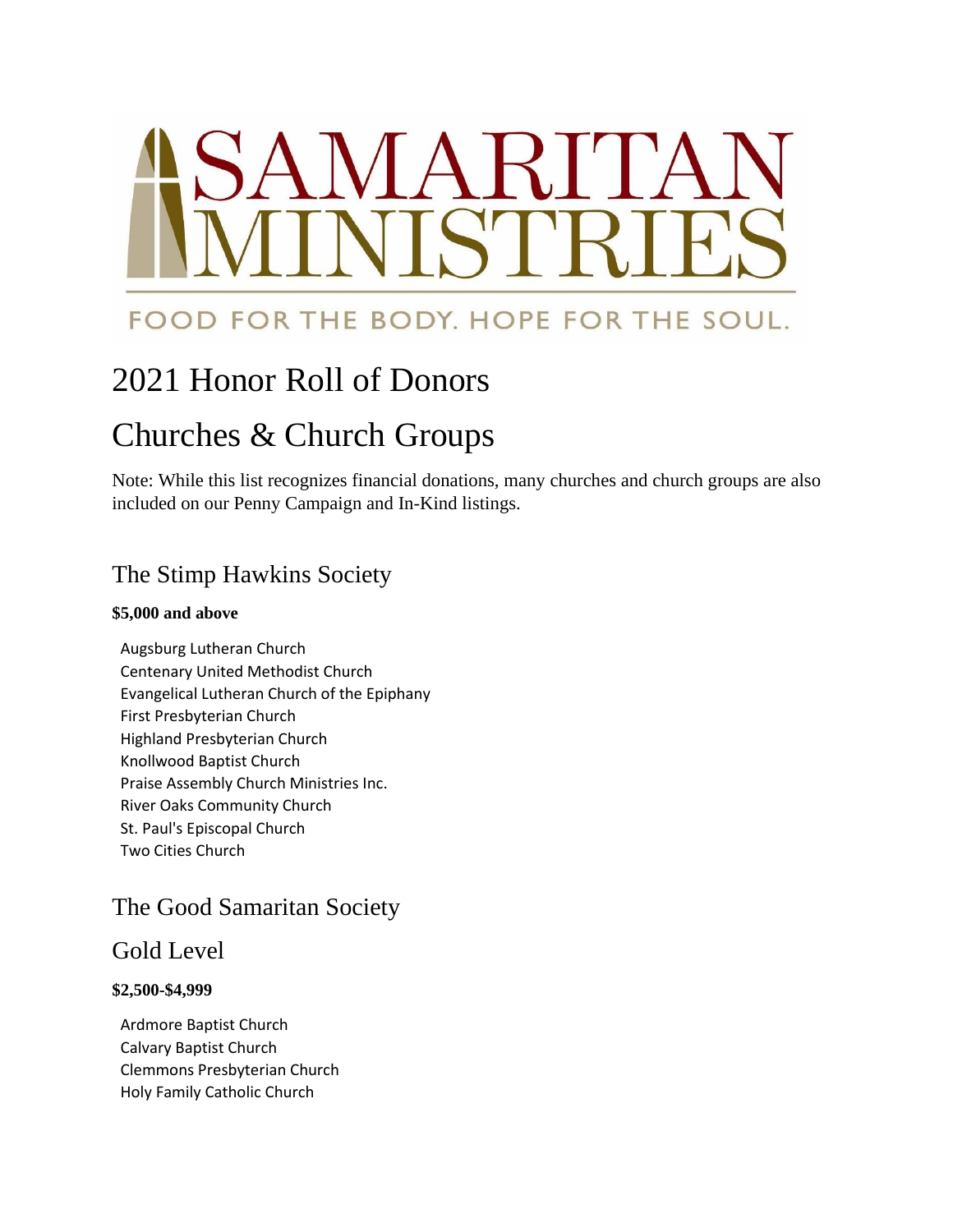Home Moravian Church Mt. Tabor United Methodist Church Old Town Baptist Church Peace Haven Baptist Church Pinedale Christian Church Salem Presbytery

# The Good Samaritan Society

# Burgundy Level

#### **\$1,000-\$2,499**

Ardmore United Methodist Church Awake Church Clemmons First Baptist Church College Park Baptist Church Discovery Class, New Philadephia Moravian Church First Baptist Church on Fifth Friedberg Moravian Women's Fellowship Knights of Columbus, Santa Maria Council #2829 Main Street United Methodist Church New Philadelphia Moravian Church Our Christian Heritage Church Philoptochos Society of Winston-Salem Redeemer Presbyterian Church Shallowford Baptist Church St. Leo the Great Catholic Church Trinity Community Church Union Grove Baptist Church of Oak Ridge, Inc. Wake Forest Baptist Church

# Friends of Samaritan

#### Patrons

#### **\$500-\$999**

Clemmons Moravian Church First Baptist Church on Highland Youth Ministry First Christian Church of Winston-Salem First Waughtown Missionary Baptist Church Holy Cross Columbiettes #8509 Kingswood United Methodist Church Knights of Columbus, Bishop Greco Council #9499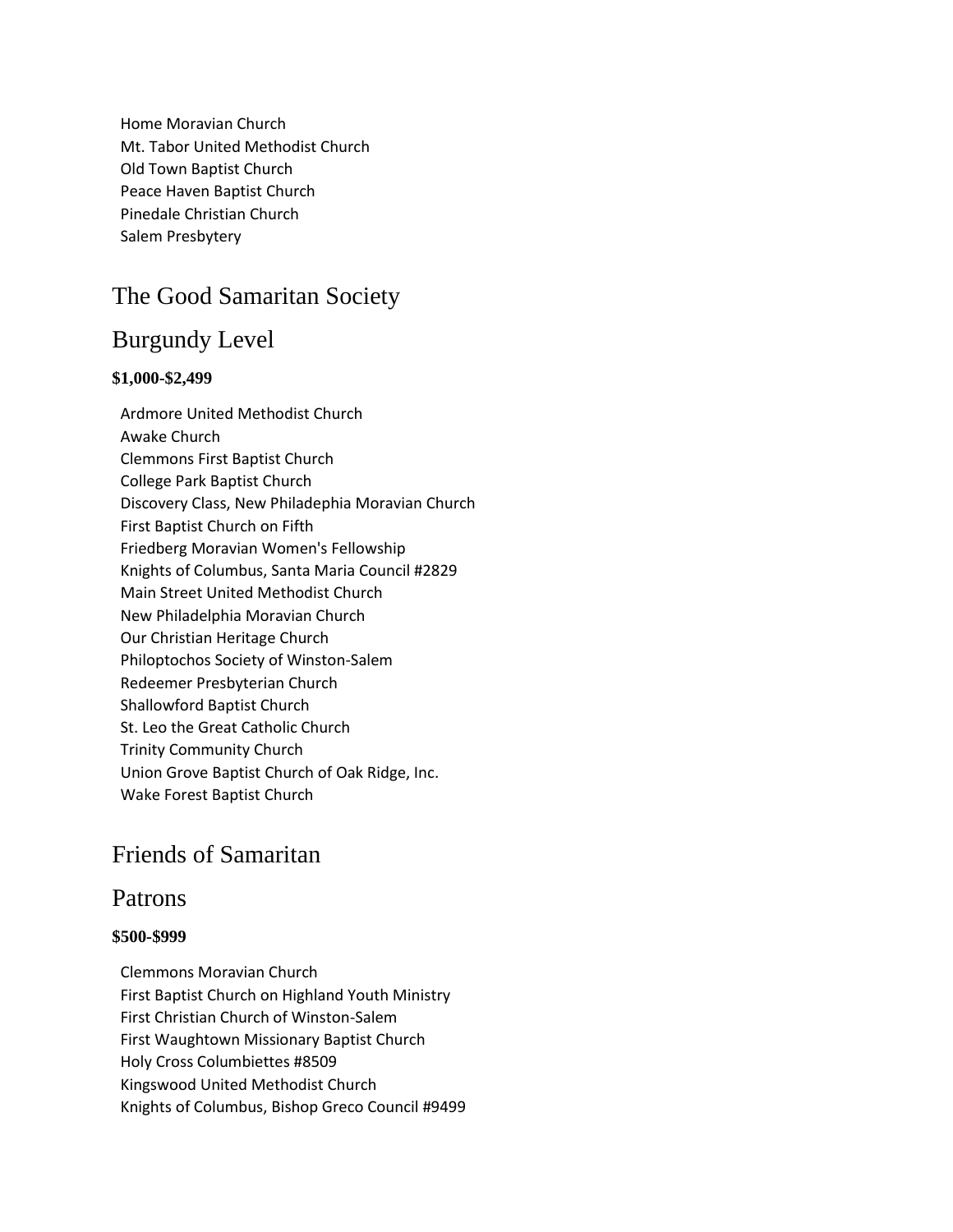Knights of Columbus, Holy Cross Council #8509 Olivet Moravian Church Pfafftown Baptist Church Reynolda Church Shallowford Presbyterian Church St. Paul United Methodist Church United Metropolitan Missionary Baptist Church

# Friends of Samaritan

#### **Sustainers**

#### **\$250-\$499**

Ardmore Moravian - Mission Fellowship Class Bethlehem United Methodist Church Calvary Moravian Church Centenary United Methodist Women Christ Moravian Church Clemmons United Methodist Church Kernersville Moravian Church Parkway Presbyterian Church Parkway United Church of Christ Saints Home United Methodist Church Shady Grove United Methodist Church Union United Methodist Church Unity Church of Winston-Salem Wesley Memorial United Methodist Women

# Friends of Samaritan

### **Benefactors**

#### **\$100-\$249**

Ardmore Moravian Women - Circle 4 Bethabara Christian Church Bethel United Methodist Women Center Grove Baptist Church / Faithful Followers David Jones Class, New Philadephia Moravian Church Faith Unity Missionary Church First Baptist Church of Saura Valley Hanks Chapel United Church of Christ Harmony Grove United Methodist Church Lloyd Presbyterian Church